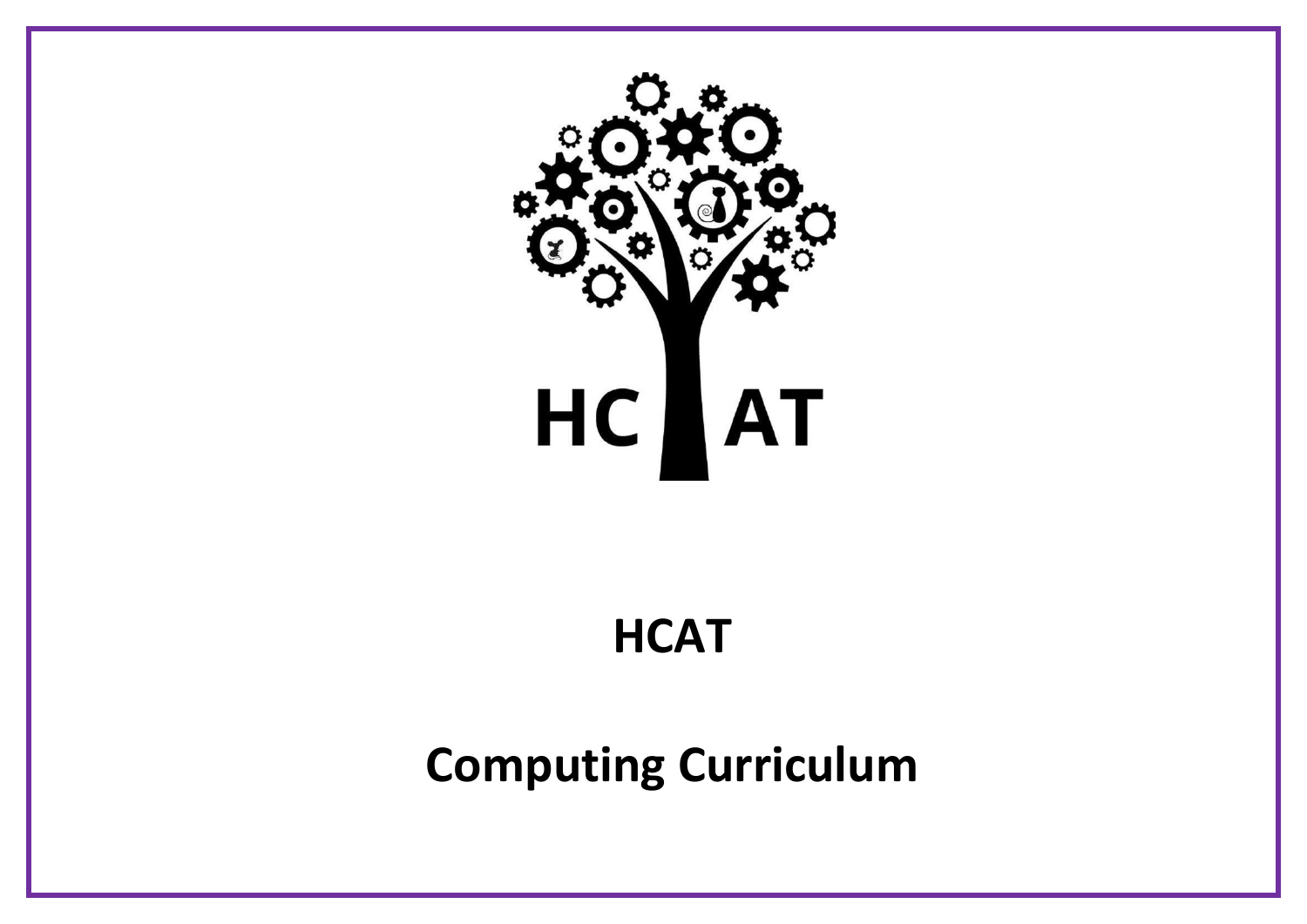# **Computing Curriculum**

## **Purpose of study**

A high-quality computing education equips pupils to use computational thinking and creativity to understand and change the world. Computing has deep links with mathematics, science, and design and technology, and provides insights into both natural and artificial systems. The core of computing is computer science, in which pupils are taught the principles of information and computation, how digital systems work, and how to put this knowledge to use through programming. Building on this knowledge and understanding, pupils are equipped to use information technology to create programs, systems and a range of content. Computing also ensures that pupils become digitally literate – able to use, and express themselves and develop their ideas through, information and communication technology

## **Aims**

The national curriculum for computing aims to ensure that all pupils:

- Can understand and apply the fundamental principles and concepts of computer science, including abstraction, logic, algorithms and data representation
- Can analyse problems in computational terms, and have repeated practical experience of writing computer programs in order to solve such problems
- Can evaluate and apply information technology, including new or unfamiliar technologies, analytically to solve problems are responsible, competent, confident and creative users of information and communication technology.

### EYFS Year 1 Year 2 Year<sub>3</sub> Year 4 Year 5 Year 6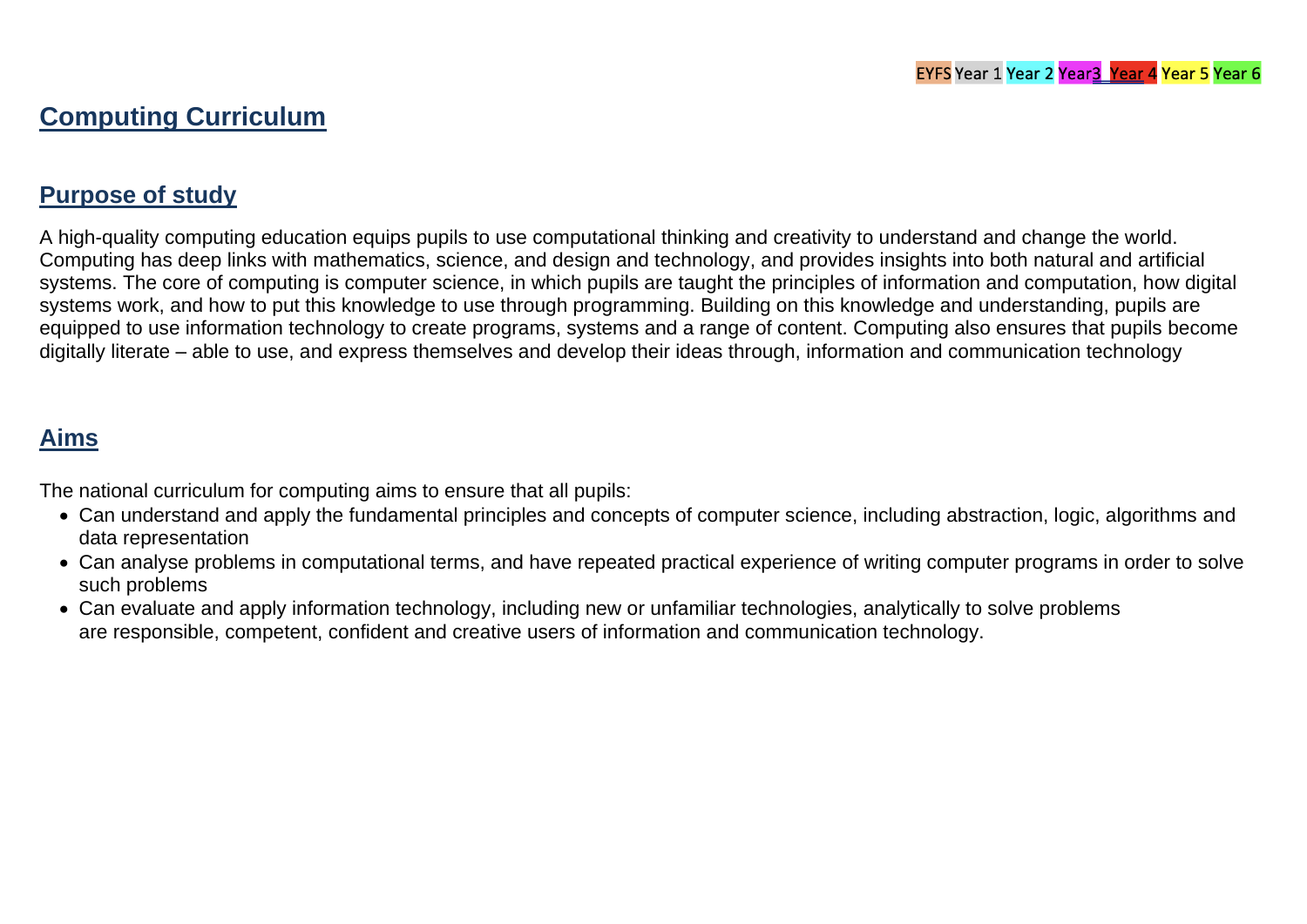# **Key stage 1**

Pupils should be taught to:

- understand what algorithms are; how they are implemented as programs on digital devices; and that programs execute by following precise and unambiguous instructions
- create and debug simple programs
- use logical reasoning to predict the behaviour of simple programs
- use technology purposefully to create, organise, store, manipulate and retrieve digital content
- recognise common uses of information technology beyond school
- use technology safely and respectfully, keeping personal information private; identify where to go for help and support when they have concerns about content or contact on the internet or other online technologies.

# **Key stage 2**

Pupils should be taught to:

- design, write and debug programs that accomplish specific goals, including controlling or simulating physical systems; solve problems by decomposing them into smaller parts
- use sequence, selection, and repetition in programs; work with variables and various forms of input and output
- use logical reasoning to explain how some simple algorithms work and to detect and correct errors in algorithms and programs
- understand computer networks including the internet; how they can provide multiple services, such as the world wide web; and the opportunities they offer for communication and collaboration
- use search technologies effectively, appreciate how results are selected and ranked, and be discerning in evaluating digital content
- select, use and combine a variety of software (including internet services) on a range of digital devices to design and create a range of programs, systems and content that accomplish given goals, including collecting, analysing, evaluating and presenting data and information
- use technology safely, respectfully and responsibly; recognise acceptable/unacceptable behaviour; identify a range of ways to report concerns about content and contact.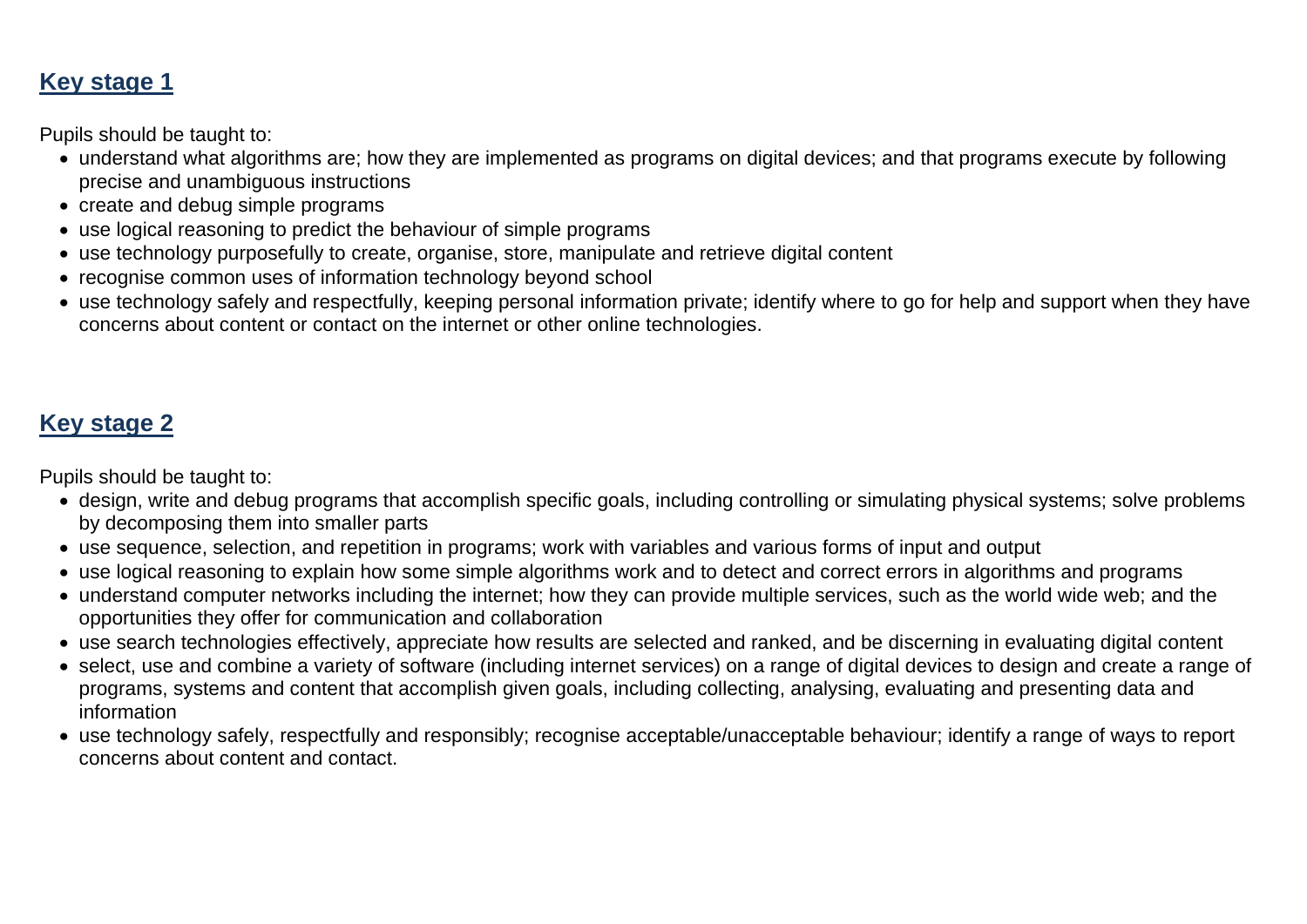| <b>Area</b>       | <b>Transition</b>                 | <b>Lower KS1</b>                       | <b>Upper KS1</b>                                    | <b>Lower KS2</b>                            | <b>Upper KS2</b>             |
|-------------------|-----------------------------------|----------------------------------------|-----------------------------------------------------|---------------------------------------------|------------------------------|
| Organising        | I am aware of ways to find out    | know how to open an internet search    | I know how to enter a URL to find a                 | I know how to use a search engine to find   | I know how to evaluate di    |
| and searching     | information using technology      | engine.                                | website.                                            | information and realise the importance of   | I know how to give evider    |
| (using the        | (discussion & observations        | I know how to enter key words into a   | I know how to use search technologies               | choosing key words to find information      | an evaluation of content.    |
| internet)         | around using the Internet and     | search engine.                         | with greater accuracy.                              | effectively.                                | (Boolean logic)              |
|                   | commonly used search engines)     | I know how to use search engines to    | I know how to locate specific                       | I know how to select and refine search      |                              |
| <b>INCERTS: G</b> |                                   | locate information.                    | information from the internet.                      | results accurately and have an              |                              |
|                   |                                   | I know how to scan a QR code to        |                                                     | understanding for how these are ranked.     |                              |
|                   |                                   | access information (Seesaw).           |                                                     |                                             |                              |
|                   |                                   | I know how to recognise uppercase      |                                                     |                                             |                              |
|                   |                                   | letters on the keyboard                |                                                     |                                             |                              |
| <b>Using</b>      | I know how to use the mouse to    | I know how to open a new document.     | I know how to change the page size.                 | I know how to edit a paragraph within my    | I know how to edit the he    |
| Software          | control the cursor.               | I know how to use the keyboard to      | I know how to use the spell check tool.             | document (e.g., using save as to redraft    | footer.                      |
|                   | I am beginning to understand the  | enter text (touch or physical).        | I know how to save my work to a specific            | and rename).                                | I know how to insert a hyp   |
| <b>INCERTS: D</b> | cause and effect of moving the    | I know how to save my work to an       | location.                                           | I know how to edit the page layout.         | I know how to use previor    |
|                   | mouse.                            | appropriate location.                  | I know how to use find and replace.                 | I know how to insert a table.               | skills effectively within my |
|                   | I know how to click and select    | I know how to print my work.           | I know how to select a sentence or                  | I know how to insert a picture and edit the | I know how to choose, us     |
|                   | objects.                          | I know how to use 'Save as' to save    | paragraph and edit it. (style, size, colour)        | layout using text wrap, forward and         | the most appropriate soft    |
|                   | I know how to use click and drag. | changes.                               | I know how to cut, copy and paste within            | backward.                                   | programs to present my v     |
|                   | I know how to move items on       | I know how to re-open a document.      | a document.                                         | I know how to insert a sound or music file  | I know how to create hype    |
|                   | screen.                           | I know how to select a font, word and  | I know how to cut copy and paste across             | into my presentation.                       | pages within presentation    |
|                   | I know how to select and use      | edit it. (style, size, colour).        | documents.                                          | I know how to insert a video file into my   | I know how to make a hor     |
|                   | simple paint tools.               | I know how to change the font.         | I know how to highlight text.                       | presentation.                               | website that contains link   |
|                   | I know how to become familiar     | I know how to change the size of the   | I know how to use bullet points.                    | I know how to create multimedia pages       | pages (Adobe)                |
|                   | with the keyboard.                | font.                                  | I know how to insert an image.                      | (slides) and show an awareness of purpose   | I know how to evaluate m     |
|                   | I know how to explore parts of    | I know how to change the colour of the | I know how to use the undo/redo tab.                | and audience.                               | pages (slides) and recogni   |
|                   | the computer.                     | font.                                  | I know how to add animation to my                   | I know how to format the background of      | of good page design to im    |
|                   | I am beginning to recognize       | I know how to use exported photos      | slides.                                             | my document.                                | work.                        |
|                   | uppercase letters (to access the  | within documents and apps.             | I know how to open a template                       | I know how to insert a new page into my     | I know how to use publish    |
|                   | keyboard).                        | I know how to name parts of the        | document.                                           | document.                                   | to create documents for a    |
|                   |                                   | PC/Desktop (mouse, keyboard,           | I know how to insert a text box and                 | I know how to edit the boarders within my   | purpose/ audience.           |
|                   |                                   | monitor, tower unit).                  | enter text.                                         | document (thickness and colour).            | My work includes: Video,     |
|                   |                                   |                                        | I know how to use chosen apps to                    | I know how to use special keys on the       | effects, Sound and Anima     |
|                   |                                   | $\underline{PC}$                       | support my learning in curriculum areas.            | keyboard for purpose.                       | meaning and purpose.         |
|                   |                                   | I know how to log in and out of a      | I know how to begin to explore the use              |                                             |                              |
|                   |                                   | computer.                              | of special keys on the keyboard (Tab,               | $\underline{PC}$                            | I know how to combine a      |
|                   |                                   | I know how to start up and shut down   | enter, space bar, shift key, caps lock)             | I know how to use the appropriate           | software on digital device   |
|                   |                                   | a computer correctly.                  |                                                     | software to present my ideas to an          | end goal.                    |
|                   |                                   | I know how to open and close           | PC                                                  | audience (Prezi, PowerPoint, Smart          |                              |
|                   |                                   | programmes.                            | I understand why I log in and out of a<br>computer. | Notebook, Adobe, Word).                     | PC                           |
|                   |                                   |                                        | I understand why it is important to shut            | Tablet                                      | I know how to select and     |
|                   |                                   | <b>Tablet</b>                          | down a computer correctly.                          | I know how to use the appropriate           | appropriate software for     |
|                   |                                   | I know how to select and start an app. | I know how to explore appropriate                   | software to present my ideas to an          | justify my decision.         |
|                   |                                   | I know how to use the home button to   | software to present ideas to an audience            | audience (KeyNote, Explain Everything,      |                              |
|                   |                                   | return to the home screen.             | (Prezi, PowerPoint, Smart Notebook,                 | Comic Life, SeeSaw, Adobe, Book creator,    | Tablet                       |
|                   |                                   | I know how to log out and close apps.  | Adobe, Word)                                        | Clips, Do ink/iMovie, Pages).               |                              |
|                   |                                   | I know how to use the volume control   |                                                     |                                             |                              |
|                   |                                   | and mute buttons.                      | <b>Tablet</b>                                       | Data                                        |                              |

Year 1 <mark>Year 2 <mark>Year3</mark> Year 4</mark> Year 5 Year 6

| <b>Lower KS2</b>                                                                                                                                                                                                                                                                                                                                                                                                                                                                                                                                                                                                                                                                                                                                                                                                                                                                                                                                                                                                                                                                                                                                                      | <b>Upper KS2</b>                                                                                                                                                                                                                                                                                                                                                                                                                                                                                                                                                                                                                                                                                                                                                                                                                                                                                                                                                                                                          |
|-----------------------------------------------------------------------------------------------------------------------------------------------------------------------------------------------------------------------------------------------------------------------------------------------------------------------------------------------------------------------------------------------------------------------------------------------------------------------------------------------------------------------------------------------------------------------------------------------------------------------------------------------------------------------------------------------------------------------------------------------------------------------------------------------------------------------------------------------------------------------------------------------------------------------------------------------------------------------------------------------------------------------------------------------------------------------------------------------------------------------------------------------------------------------|---------------------------------------------------------------------------------------------------------------------------------------------------------------------------------------------------------------------------------------------------------------------------------------------------------------------------------------------------------------------------------------------------------------------------------------------------------------------------------------------------------------------------------------------------------------------------------------------------------------------------------------------------------------------------------------------------------------------------------------------------------------------------------------------------------------------------------------------------------------------------------------------------------------------------------------------------------------------------------------------------------------------------|
| I know how to use a search engine to find<br>information and realise the importance of<br>choosing key words to find information<br>effectively.<br>I know how to select and refine search<br>results accurately and have an<br>understanding for how these are ranked.                                                                                                                                                                                                                                                                                                                                                                                                                                                                                                                                                                                                                                                                                                                                                                                                                                                                                               | I know how to evaluate digital content.<br>I know how to give evidence to support<br>an evaluation of content.<br>(Boolean logic)                                                                                                                                                                                                                                                                                                                                                                                                                                                                                                                                                                                                                                                                                                                                                                                                                                                                                         |
| I know how to edit a paragraph within my<br>document (e.g., using save as to redraft<br>and rename).<br>I know how to edit the page layout.<br>I know how to insert a table.<br>I know how to insert a picture and edit the<br>layout using text wrap, forward and<br>backward.<br>I know how to insert a sound or music file<br>into my presentation.<br>I know how to insert a video file into my<br>presentation.<br>I know how to create multimedia pages<br>(slides) and show an awareness of purpose<br>and audience.<br>I know how to format the background of<br>my document.<br>I know how to insert a new page into my<br>document.<br>I know how to edit the boarders within my<br>document (thickness and colour).<br>I know how to use special keys on the<br>keyboard for purpose.<br><u>РС</u><br>I know how to use the appropriate<br>software to present my ideas to an<br>audience (Prezi, PowerPoint, Smart<br>Notebook, Adobe, Word).<br>Tablet<br>I know how to use the appropriate<br>software to present my ideas to an<br>audience (KeyNote, Explain Everything,<br>Comic Life, SeeSaw, Adobe, Book creator,<br>Clips, Do ink/iMovie, Pages). | I know how to edit the header and<br>footer.<br>I know how to insert a hyperlink.<br>I know how to use previously taught<br>skills effectively within my document.<br>I know how to choose, use and combine<br>the most appropriate software<br>programs to present my work.<br>I know how to create hyperlinks to<br>pages within presentations.<br>I know how to make a homepage for a<br>website that contains links to other<br>pages (Adobe)<br>I know how to evaluate multimedia<br>pages (slides) and recognise the features<br>of good page design to improve my own<br>work.<br>I know how to use publishing software<br>to create documents for a given<br>purpose/ audience.<br>My work includes: Video, Images, Visual<br>effects, Sound and Animation, to convey<br>meaning and purpose.<br>I know how to combine a variety of<br>software on digital devices to create an<br>end goal.<br>PC<br>I know how to select and choose an<br>appropriate software for impact and<br>justify my decision.<br>Tablet |
| Data                                                                                                                                                                                                                                                                                                                                                                                                                                                                                                                                                                                                                                                                                                                                                                                                                                                                                                                                                                                                                                                                                                                                                                  |                                                                                                                                                                                                                                                                                                                                                                                                                                                                                                                                                                                                                                                                                                                                                                                                                                                                                                                                                                                                                           |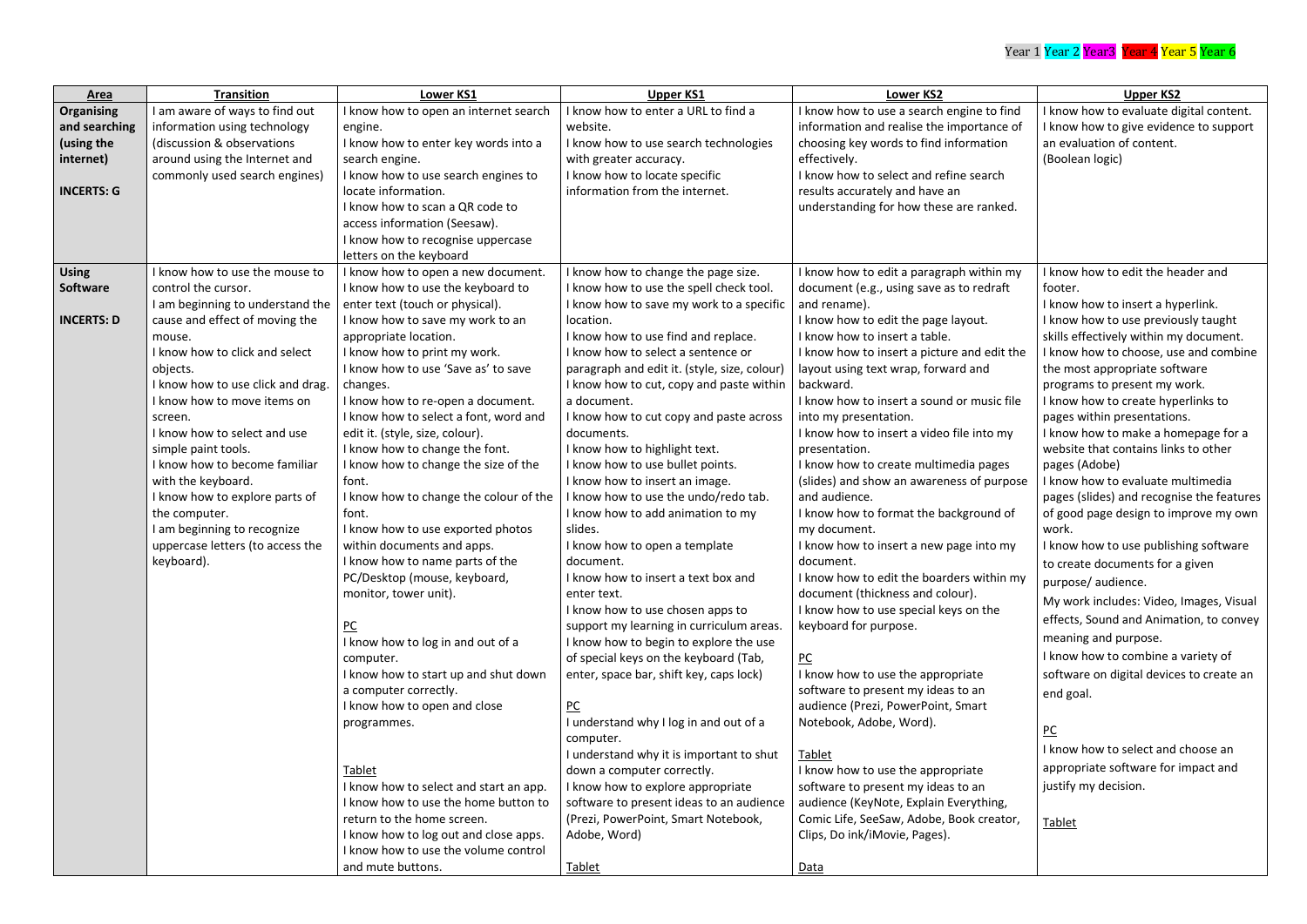|                   |                                                                                            | I know how to independently access<br>the iPads to enhance my learning.<br>I know how to return the tablet to<br>charge.                                                                                                                                                                                                                                                                             | I know how to use more than one app<br>purposefully to create digital content<br>(eg, using a pic collage into a<br>presentation).<br>I know how to use the search tool to<br>locate and open apps.<br>I know how to access settings: turning<br>on Wi-Fi, adjust brightness, airdrop and<br>airplay.<br>Data<br>I know how to collect information and<br>present my findings (2 simple) | I know how to collect and sort data and<br>enter it onto Excel or/and Numbers.                                                                                                                                                                                                                                                                                                                                        | I know how to edit my video recordings<br>using iMovie, Clips (or similar editing<br>software)<br>I know how to consider my audience<br>when editing a simple film.<br>I know how to prepare and present a<br>simple film (iMovie).<br>Data<br>I know how to collect, sort and analyse<br>data in Excel/Numbers that I have<br>created.<br>I know how to evaluate data I have<br>recorded in Excel/Numbers.                                            |
|-------------------|--------------------------------------------------------------------------------------------|------------------------------------------------------------------------------------------------------------------------------------------------------------------------------------------------------------------------------------------------------------------------------------------------------------------------------------------------------------------------------------------------------|------------------------------------------------------------------------------------------------------------------------------------------------------------------------------------------------------------------------------------------------------------------------------------------------------------------------------------------------------------------------------------------|-----------------------------------------------------------------------------------------------------------------------------------------------------------------------------------------------------------------------------------------------------------------------------------------------------------------------------------------------------------------------------------------------------------------------|--------------------------------------------------------------------------------------------------------------------------------------------------------------------------------------------------------------------------------------------------------------------------------------------------------------------------------------------------------------------------------------------------------------------------------------------------------|
| <b>E-Safety</b>   | know to seek adult permission<br>when accessing technology.<br>know how to follow e-safety | I know how to follow e-safety rules and understand the importance of these.<br>I know how to use the search engines agreed by my school.<br>I know what to do if I see anything I am unhappy with or receive a message I do                                                                                                                                                                          |                                                                                                                                                                                                                                                                                                                                                                                          | I am aware of e-safety rules and adopt<br>these when using the internet and other<br>technologies.                                                                                                                                                                                                                                                                                                                    | I am aware of e-safety rules and adopt<br>these when using the internet and other<br>technologies.                                                                                                                                                                                                                                                                                                                                                     |
| <b>INCERTS: R</b> | rules.                                                                                     | not like.<br>I know what to do if I find something inappropriate online.<br>could be used to identify me) should not be shared online.<br>when using the internet or iPads.<br>I know how to navigate age appropriate websites.                                                                                                                                                                      | I know that any personal information (home address or any other information that<br>I know how to act responsibly and respectfully and understand the consequences                                                                                                                                                                                                                       | I am aware of rules and understand that<br>they exist to help keep me safe when<br>online.<br>I am aware of the consequences of not<br>following the rules.<br>I know I should behave online as I would in<br>the real world: respecting other people's                                                                                                                                                               | I am aware of rules and understand that<br>they exist to help keep me safe when<br>online.<br>I am aware of the consequences of not<br>following the rules.<br>I know I should behave online as I<br>would in the real world: respecting                                                                                                                                                                                                               |
|                   | <b>USEFUL RESOURCES</b>                                                                    | I know not everything on the internet is true.                                                                                                                                                                                                                                                                                                                                                       | I know how to recognise advertising on websites and appropriately evaluate when                                                                                                                                                                                                                                                                                                          | views.<br>I understand the importance of keeping                                                                                                                                                                                                                                                                                                                                                                      | other people's views.<br>I understand the importance of keeping                                                                                                                                                                                                                                                                                                                                                                                        |
|                   | Penguin book<br>National Online Safety (website -<br><b>EYFS Lesson Plans and Bundle)</b>  | to ignore this.<br>I understand people can communicate with other people online (through online<br>forums, email, gaming, blogging).<br>I know how to send and receive emails as a class.<br>I know how to use a username and password to use any secure network.<br>I know how to use the internet with care and respect<br><b>USEFUL RESOURCES</b><br>Childnet.com<br>My activity passport $-$ Dfe |                                                                                                                                                                                                                                                                                                                                                                                          | personal information private.<br>I know to identify when emails should not<br>be opened and when an attachment may<br>not be safe.<br>I know how to and demonstrate when to<br>use emails safely.<br>I know how to explain and demonstrate<br>how to use the internet safely.<br>I know how to explain and demonstrate<br>how to use apps and gaming safely.<br>I know how to use different search engines<br>safely. | personal information private.<br>I am aware of the negative impact cyber<br>bullying can have on its victims and am<br>aware of where I can go for help and<br>advice if I need to.<br>I know how to explore the validity of<br>information on the internet.<br>I know how to make sensible and<br>considered judgments about whether or<br>not to trust online content<br>I know how to independently, and with<br>regard to E-Safety, select and use |
|                   |                                                                                            | NOS - National online safety<br>bbc.com/ownit<br>net-aware.co.uk<br>The internet matters<br>National Online Safety (website)                                                                                                                                                                                                                                                                         |                                                                                                                                                                                                                                                                                                                                                                                          | I know how to use a username and<br>password to use any secure network.<br>I know how to explore the difference in<br>communicating face-to-face and online.<br>I know how to use technologies in ways<br>that minimize risk (e.g. responsible use of<br>online discussions etc.).<br>I know how to understand the phrase<br>screen time and can discuss its impact on<br>my well-being.<br>USEFUL RESOURCES          | appropriate communication tools to<br>solve problems by collaborating and<br>communicating with others, with and<br>beyond school.<br>I know that content put online is<br>extremely difficult to remove.<br>I understand the positive and negative<br>impact of the use of ICT.<br>USEFUL RESOURCES                                                                                                                                                   |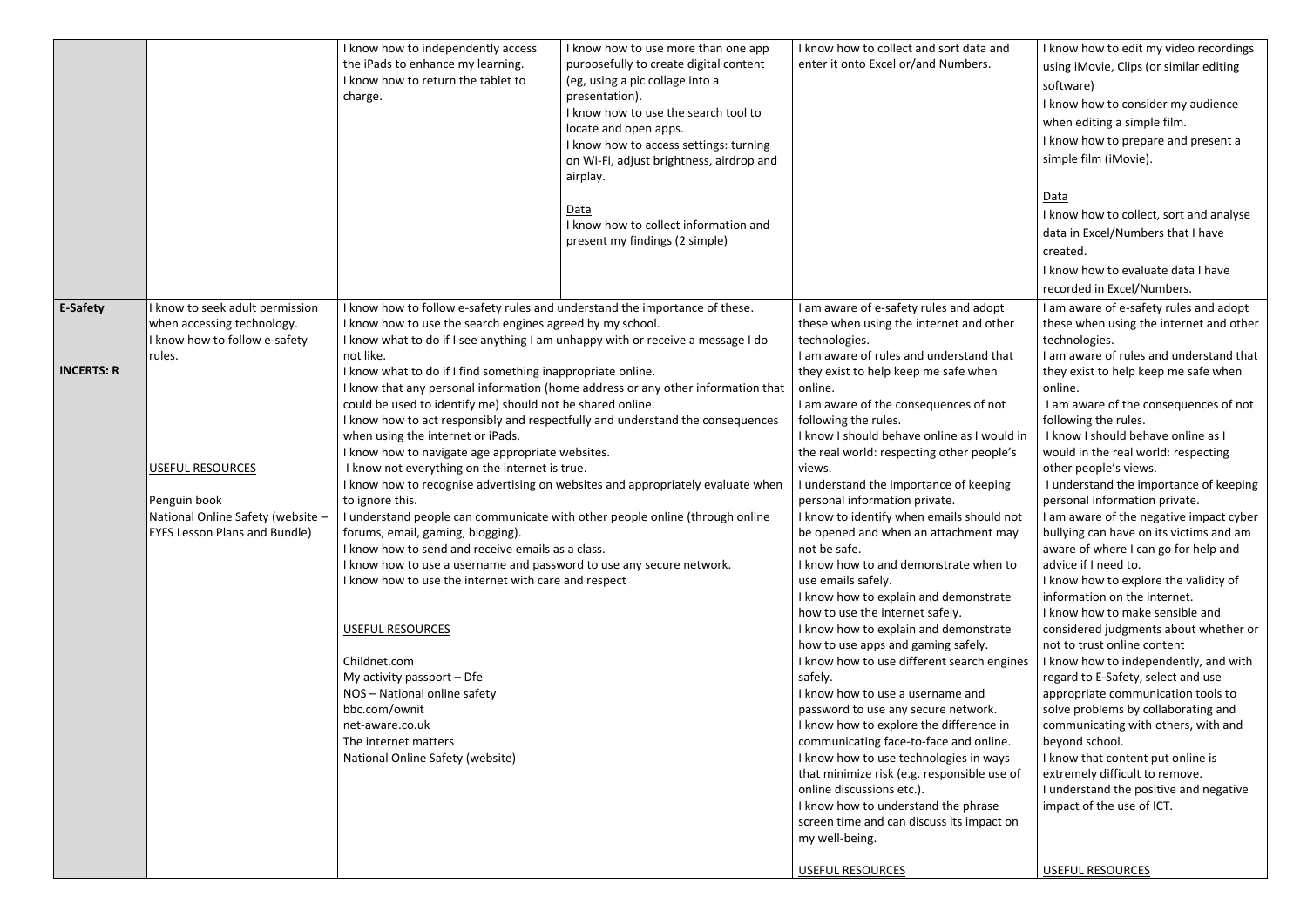|                                                                         |                                                                                                                                   |                                                                                                                                                                                                                                                                                                                                                                                                                                                                                                                                                                                                                                                                                                                                                                                                                                                                                                                                                                                                                |                                                                                                                                                                                                                                                                                                                                                                                                                                                                                                                                                                                                                                                                                                                                                                                                                                                                                                                                                                                                                                                                                                                                                                          | <b>INTERLAND</b><br>bbc.com/ownit<br>net-aware.co.uk<br>The internet matters<br>National Online Safety (website)                                                                                                                                                                                                                                                                                                                                                                                                                                                                                                                                                                                                                                                                                                                                                                                                                                                                                                                                                                                                                                                                                                                                                                                                                                                                                                                                                                                                                                                                                                                                                                              | <b>SRE links</b><br>bbc.com/ownit<br>net-aware.co.uk<br>The internet matters                                                                                                                                                                                                                                                                                                                                                                                                                                                                                                                                                                                                                                                                                                                                                                                                                                                                                                                                                                                                                                                                                                                                                                                                                                                                                                                                                                                                                                                                                                      |
|-------------------------------------------------------------------------|-----------------------------------------------------------------------------------------------------------------------------------|----------------------------------------------------------------------------------------------------------------------------------------------------------------------------------------------------------------------------------------------------------------------------------------------------------------------------------------------------------------------------------------------------------------------------------------------------------------------------------------------------------------------------------------------------------------------------------------------------------------------------------------------------------------------------------------------------------------------------------------------------------------------------------------------------------------------------------------------------------------------------------------------------------------------------------------------------------------------------------------------------------------|--------------------------------------------------------------------------------------------------------------------------------------------------------------------------------------------------------------------------------------------------------------------------------------------------------------------------------------------------------------------------------------------------------------------------------------------------------------------------------------------------------------------------------------------------------------------------------------------------------------------------------------------------------------------------------------------------------------------------------------------------------------------------------------------------------------------------------------------------------------------------------------------------------------------------------------------------------------------------------------------------------------------------------------------------------------------------------------------------------------------------------------------------------------------------|-----------------------------------------------------------------------------------------------------------------------------------------------------------------------------------------------------------------------------------------------------------------------------------------------------------------------------------------------------------------------------------------------------------------------------------------------------------------------------------------------------------------------------------------------------------------------------------------------------------------------------------------------------------------------------------------------------------------------------------------------------------------------------------------------------------------------------------------------------------------------------------------------------------------------------------------------------------------------------------------------------------------------------------------------------------------------------------------------------------------------------------------------------------------------------------------------------------------------------------------------------------------------------------------------------------------------------------------------------------------------------------------------------------------------------------------------------------------------------------------------------------------------------------------------------------------------------------------------------------------------------------------------------------------------------------------------|-----------------------------------------------------------------------------------------------------------------------------------------------------------------------------------------------------------------------------------------------------------------------------------------------------------------------------------------------------------------------------------------------------------------------------------------------------------------------------------------------------------------------------------------------------------------------------------------------------------------------------------------------------------------------------------------------------------------------------------------------------------------------------------------------------------------------------------------------------------------------------------------------------------------------------------------------------------------------------------------------------------------------------------------------------------------------------------------------------------------------------------------------------------------------------------------------------------------------------------------------------------------------------------------------------------------------------------------------------------------------------------------------------------------------------------------------------------------------------------------------------------------------------------------------------------------------------------|
| <b>Algorithms</b><br>and<br>Programming<br><b>INCERTS:</b><br>A,B,C,E,F | I know how to create and follow<br>a set of simple instructions using<br>Bee-Bots.<br>I know how to understand left<br>and right. | I know how to begin to follow a series<br>of simple instructions to move around a<br>course and understand that this is an<br>algorithm. (learn 2 code 1- teacher<br>guide).<br>I know how to begin to predict the<br>behavior of simple programs when<br>buttons are pressed on a device or<br>icons/objects are clicked on a computer<br>screen.<br>I know how to create a simple series of<br>instructions (using forwards, backwards,<br>up, down, left and right).<br>I know how to record my route.<br>I know how to put two instructions<br>together to control a programmable<br>device.<br>I know how to begin to plan and test my<br>journey, using a range of devices such<br>as remote-control toys and Bee-Bots.<br><b>USEFUL APPS</b><br>• Daisy the Dino<br>Code Spark<br>Bee-Bot<br><b>USEFUL DEVICES</b><br>Big Trak (Available at WCPS)<br>Bee-Bots (Available across trust)<br><b>USEFUL RESOURCES</b><br>Learn 2 code (apple iBook/free!)<br><b>Barefoot Computing (website-</b><br>free!) | I am beginning to understand specific<br>vocabulary linked to coding (algorithm,<br>command, sequence, debug)<br>I know how to create a sequence of<br>instructions to control a programmable<br>device and I understand that this is an<br>algorithm.<br>I know how to give an onscreen<br>character directional instruction<br>$(A.L.E.X-app)$<br>I know how to use right angle turns and<br>repeat commands.<br>I know how to control a real or virtual<br>device using appropriate buttons, and<br>estimate distances and turns.<br>I know how to use logical reasoning to<br>predict the behavior of simple<br>programs when buttons are pressed on<br>a device or icons/objects are clicked on<br>a computer screen.<br>I know how to test my program and<br>amend a set of instructions.<br>I know how to debug simple errors.<br><b>USEFUL APPS</b><br>Tynker<br>٠<br>Swift Playground<br>Fix the factory<br>Scratch Jr<br>A.L.E.X<br>$\bullet$<br>Busy things - Busy bundle<br><b>USEFUL DEVICES</b><br>BB8<br>$\bullet$<br>Sphero<br><b>USEFUL RESOURCES</b><br>Learn 2 code 1&2 (apple<br>iBook/free!)<br>2 Go (PC)<br>$\bullet$<br><b>Barefoot Computing</b> | Y3<br>I know how to use specific vocabulary<br>linked to coding (algorithm, command,<br>sequence, debug, programming, logic,<br>creating, tinkering, input, output, function,<br>loop)<br>I am beginning to give reason for how<br>some simple algorithms work.<br>I know how to plan a sequence of<br>instructions for a device using more<br>complex commands (functions and loops).<br>I am beginning write and debug<br>programmes that accomplish specific<br>goals.<br>I am beginning to use a variety of software<br>to create programmes, systems and<br>content (using scratch to develop games)<br>I am beginning to realise that problems can<br>be solved with real or virtual devices by<br>breaking them down in to smaller parts.<br>(identify errors in a sequence of<br>instructions).<br>I know how to create an instruction or set<br>of instructions with the shortest number of $\parallel$ in a program e.g. if your car drives over<br>commands to create a desired effect by<br>using procedures.<br><u>Y4</u><br>I know how to use and understand specific<br>vocabulary linked to coding (algorithm,<br>command, sequence, debug,<br>programming, logic, creating, tinkering,<br>input, output, function, loop,<br>decomposition)<br>I know how to use logical reasoning to<br>explain how some simple algorithms work.<br>I am beginning to use 90 degrees and 45<br>degree turns.<br>I know how to draw a squares, rectangles<br>and other regular shapes on screen, using<br>commands (Hour of code-Artist)<br>I know how to further develop the<br>planning of a sequence of instructions for a<br>device using more complex commands<br>(functions and loops). | Y5<br>I am beginning to reason about errors in<br>algorithms and programmes (Swift)<br>I am beginning to identify input and<br>output devices in real life situations.<br>I am beginning to refine and combine<br>procedures to solve more complex<br>problems.<br>I am beginning to write a sequence of<br>instructions to control input and output<br>devices using real (if possible) or virtual<br>on-screen devices (Flowol)<br>I am beginning to apply my knowledge<br>of control sequences in terms of inputs<br>and outputs and draw simple flow<br>diagrams to explain what is happening.<br>I am beginning to make outputs react to<br>conditions met by inputs e.g. if it gets<br>dark, turn lights on.<br>I am beginning to copy or repeat<br>commands to make code as short as<br>possible.<br>I am beginning add conditions to events<br>an odd number, end the game<br>I am beginning to create a game for an<br>audience considering level of difficulty.<br>I am beginning to refine a game based<br>on audience feedback.<br>I am beginning to solve simple problems<br>on real or virtual devices by breaking<br>them down in to smaller parts. (identify<br>errors in a sequence of instructions).<br><u>Y6</u><br>I know how to explain and reason why<br>errors occur in algorithms and<br>programmes.<br>I know how to identify input and output<br>devices in real life situations.<br>I know how to refine and combine<br>procedures to solve more complex<br>problems.<br>I know how to write a sequence of<br>instructions to control input and output |